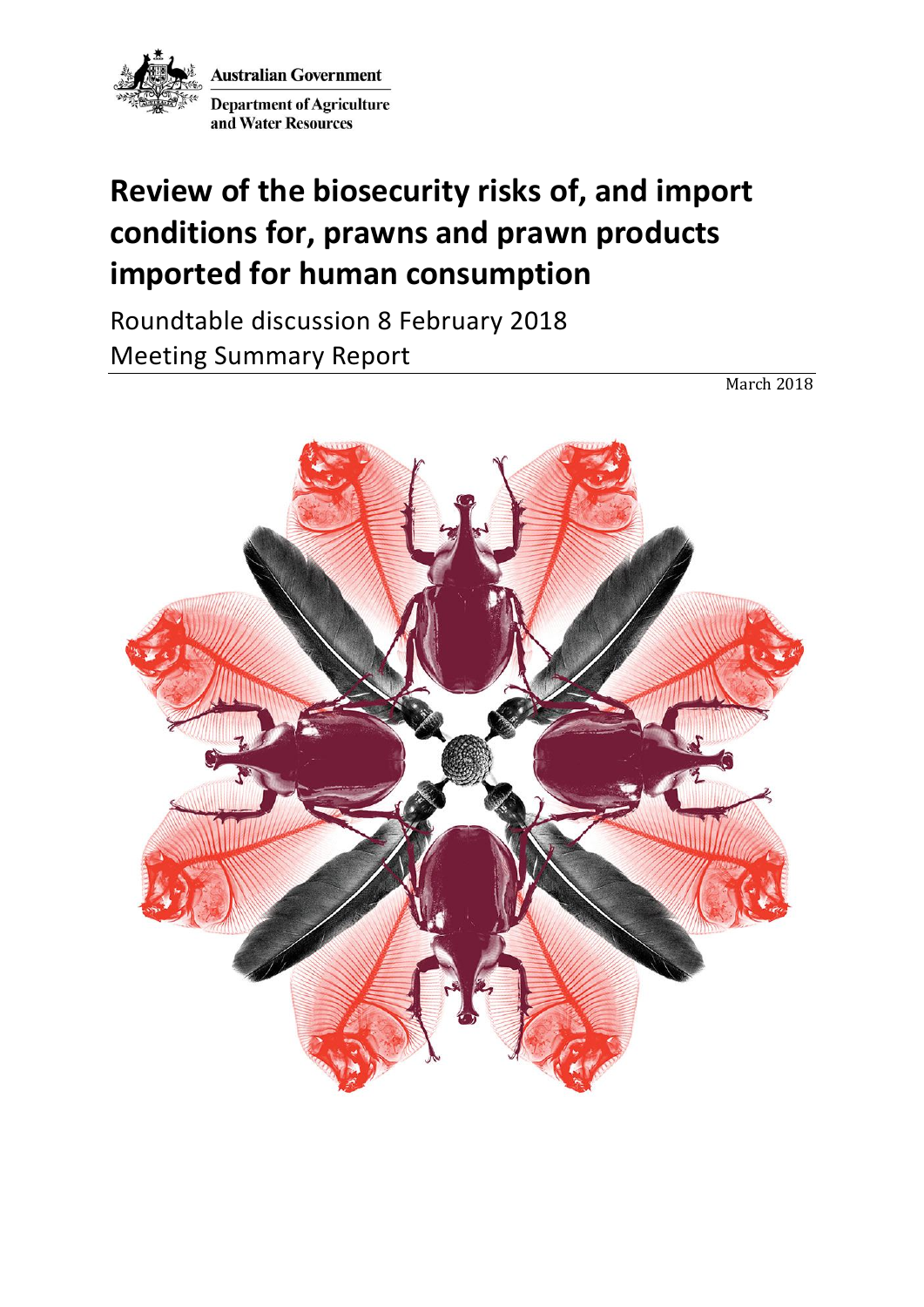#### © Commonwealth of Australia 2018

#### **Ownership of intellectual property rights**

Unless otherwise noted, copyright (and any other intellectual property rights, if any) in this publication is owned by the Commonwealth of Australia (referred to as the Commonwealth).

#### **Creative Commons licence**

All material in this publication is licensed under a Creativ[e Commons Attribution 4.0 International Licence](https://creativecommons.org/licenses/by/4.0/legalcode) except content supplied by third parties, logos and the Commonwealth Coat of Arms.

Inquiries about the licence and any use of this document should be emailed t[o copyright@agriculture.gov.au.](mailto:copyright@agriculture.gov.au)



#### **Cataloguing data**

This publication (and any material sourced from it) should be attributed as: Australian Department of Agriculture and Water Resources 2018, *Review of the biosecurity risks of, and import conditions for, prawns and prawn products imported for human consumption. Roundtable discussion 8 February 2018. Meeting summary report.* CC BY 4.0.

This publication is available a[t agriculture.gov.au/biosecurity/risk-analysis.](http://agriculture.gov.au/biosecurity/risk-analysis)

Department of Agriculture and Water Resources GPO Box 858 Canberra ACT 2601 Telephone 1800 900 090 We[b agriculture.gov.au](http://agriculture.gov.au/)

The Australian Government acting through the Department of Agriculture and Water Resources has exercised due care and skill in preparing and compiling the information and data in this publication. Notwithstanding, the Department of Agriculture and Water Resources, its employees and advisers disclaim all liability, including liability for negligence and for any loss, damage, injury, expense or cost incurred by any person as a result of accessing, using or relying on any of the information or data in this publication to the maximum extent permitted by law.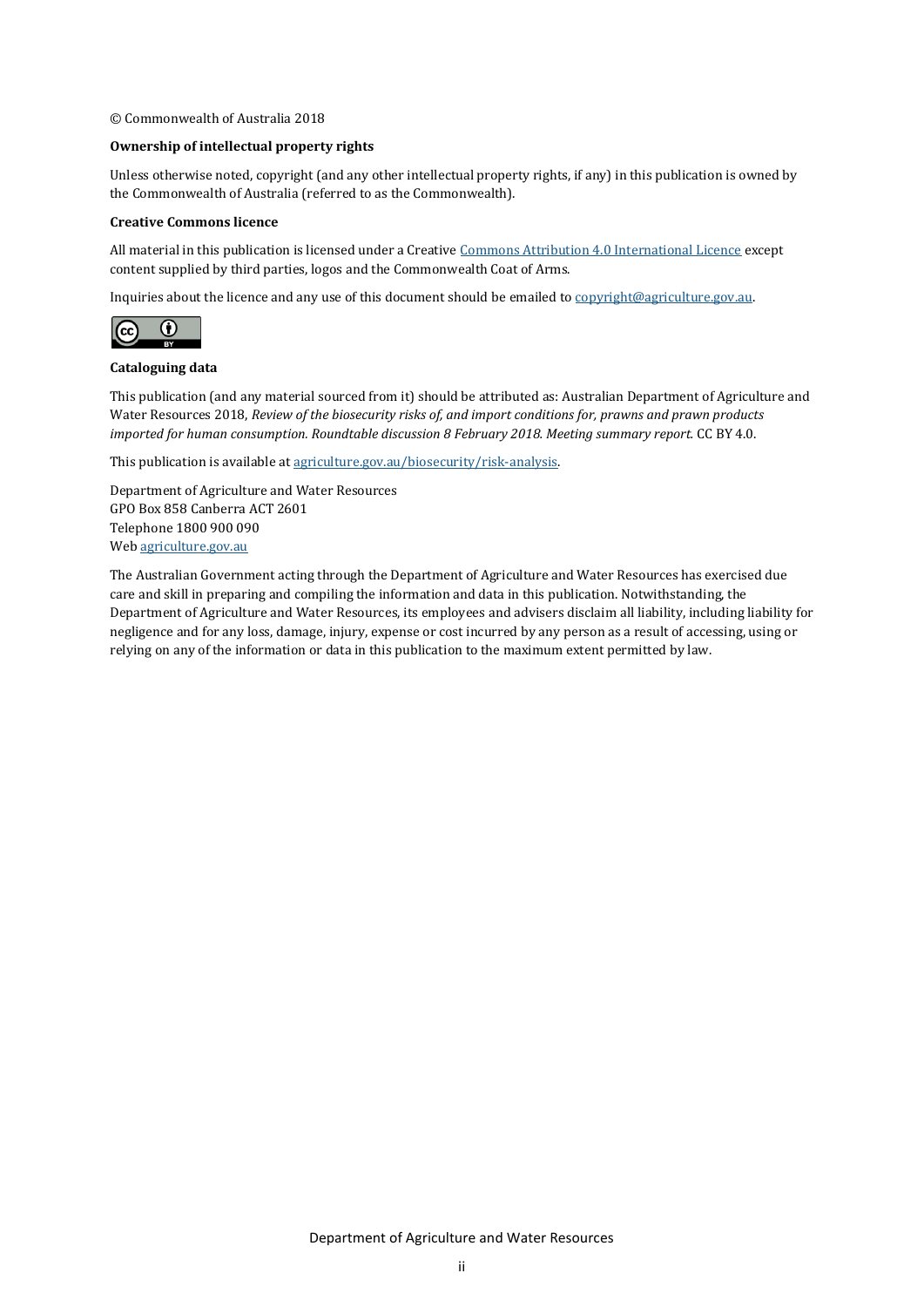### **Contents**

| Presentation by the Department of Agriculture and Water Resources 3<br>1.1 |  |  |
|----------------------------------------------------------------------------|--|--|
| 1.2                                                                        |  |  |
|                                                                            |  |  |
|                                                                            |  |  |
|                                                                            |  |  |
|                                                                            |  |  |
|                                                                            |  |  |
|                                                                            |  |  |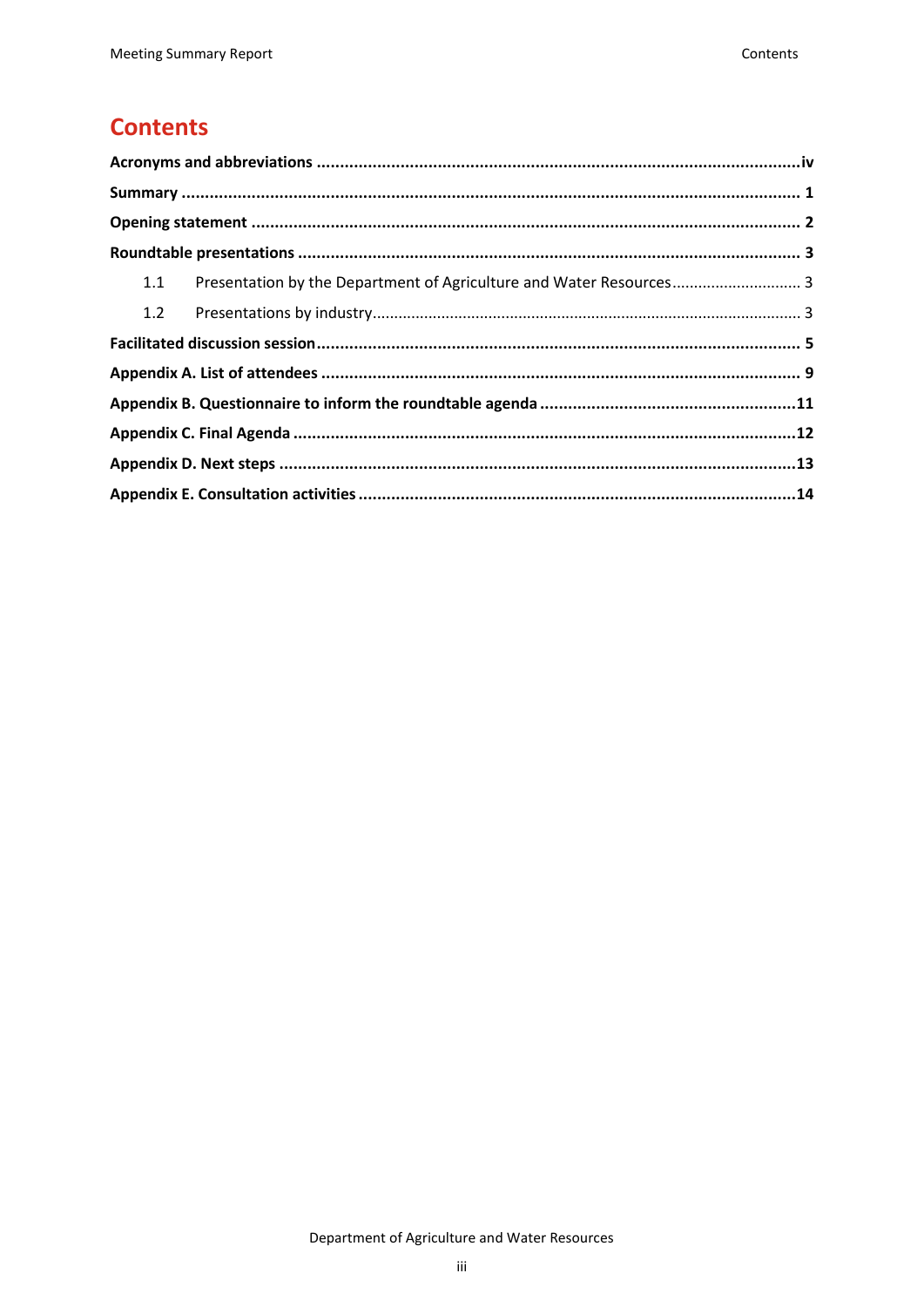## **Acronyms and abbreviations**

| <b>Term or abbreviation</b> | <b>Definition</b>                                                       |
|-----------------------------|-------------------------------------------------------------------------|
| <b>ALOP</b>                 | Appropriate level of protection                                         |
| BA                          | <b>Biosecurity Advice</b>                                               |
| <b>BIRA</b>                 | Biosecurity import risk analysis                                        |
| <b>DAWR</b>                 | Department of Agriculture and Water Resources                           |
| <b>IRA</b>                  | Import risk analysis                                                    |
| <b>NSW</b>                  | New South Wales                                                         |
| <b>NT</b>                   | Northern Territory                                                      |
| <b>OIE</b>                  | World Organisation for Animal Health                                    |
| Qld.                        | Queensland                                                              |
| SA                          | South Australia                                                         |
| SPS Agreement               | WTO Agreement on the application of sanitary and phytosanitary measures |
| Tas.                        | Tasmania                                                                |
| Vic.                        | Victoria                                                                |
| <b>WSD</b>                  | White spot disease                                                      |
| <b>WTO</b>                  | World Trade Organization                                                |

Department of Agriculture and Water Resources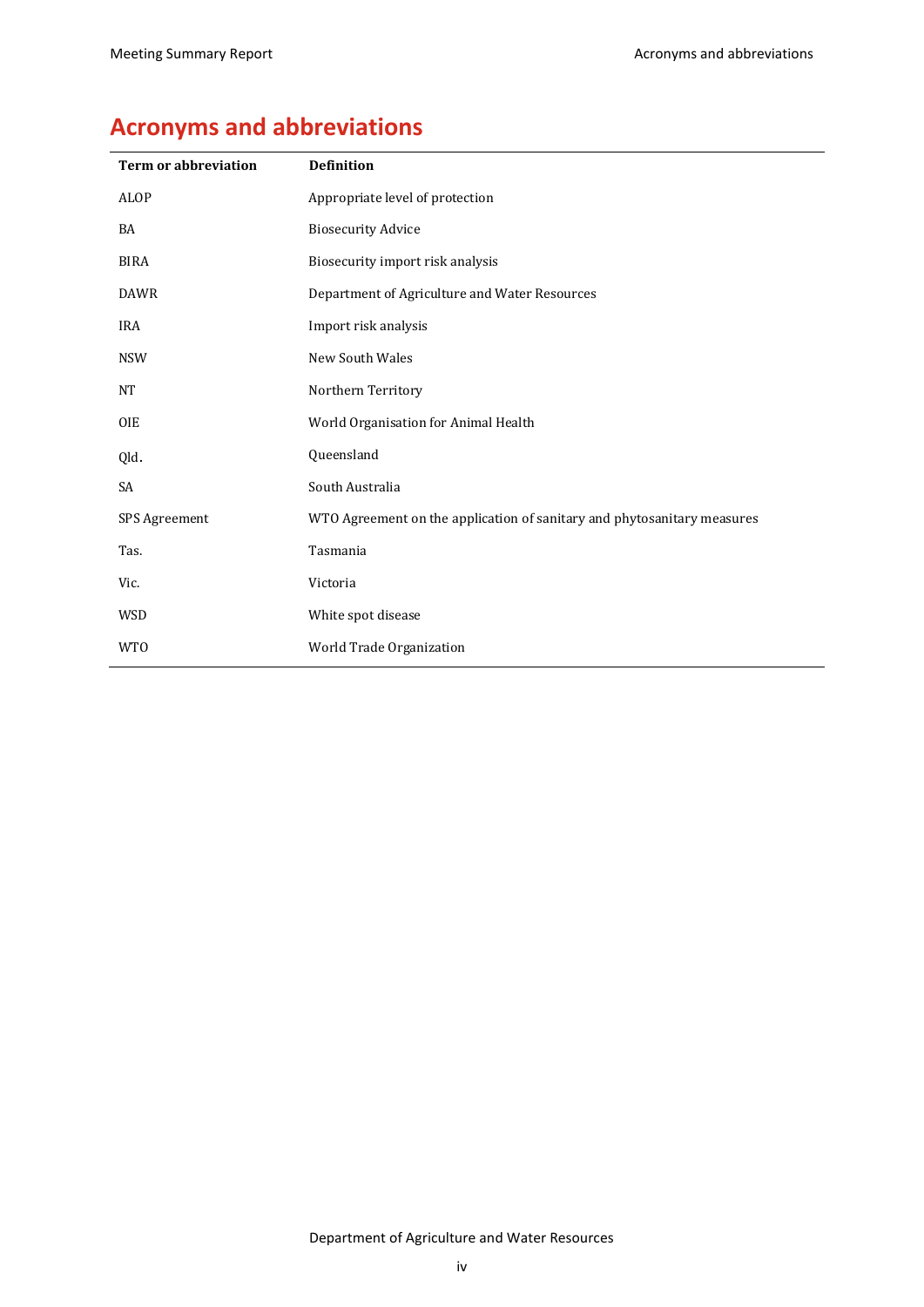### **Summary**

Animal Biosecurity hosted a roundtable discussion in Canberra with stakeholders (domestic, industry, State and Territory government representatives and representatives from Australia's major prawn trading partners, refer [Appendix A. List of attendees\)](#page-12-0) on 8 February 2018 about the *Review of the biosecurity risks of, and import conditions for, prawns and prawn products imported for human consumption* (the review).

The purpose of the roundtable was to provide stakeholders with an opportunity to discuss the risk analysis and future direction of the review, ask questions, hear differing views and voice any concerns they may have about the review process.

The format of the roundtable included a departmental presentation, industry presentations by the Australian Council of Prawn Fisheries, Australian Prawn Farmers Association and the Seafood Importers Association of Australasia, followed by a roundtable discussion that covered key areas of interest as raised by attendees through a pre-roundtable questionnaire (refer [Appendix B. Questionnaire to inform the roundtable agenda\)](#page-14-0). Seafood Industry Australia, a newly formed national peak body which represents the Australian seafood industry as a whole, also outlined their views on the review and future engagement with the department. Issues other than the review raised by stakeholders in the questionnaire, will be followed-up by the department. The roundtable agenda can be found at [Appendix C. Final Agenda.](#page-15-0)

The roundtable established a base for communication and consultation with stakeholders and outlined stakeholder expectations for the review.

Stakeholders noted that regular and transparent communication was essential during the review process and that they were looking forward to working with Animal Biosecurity and being part of the review process.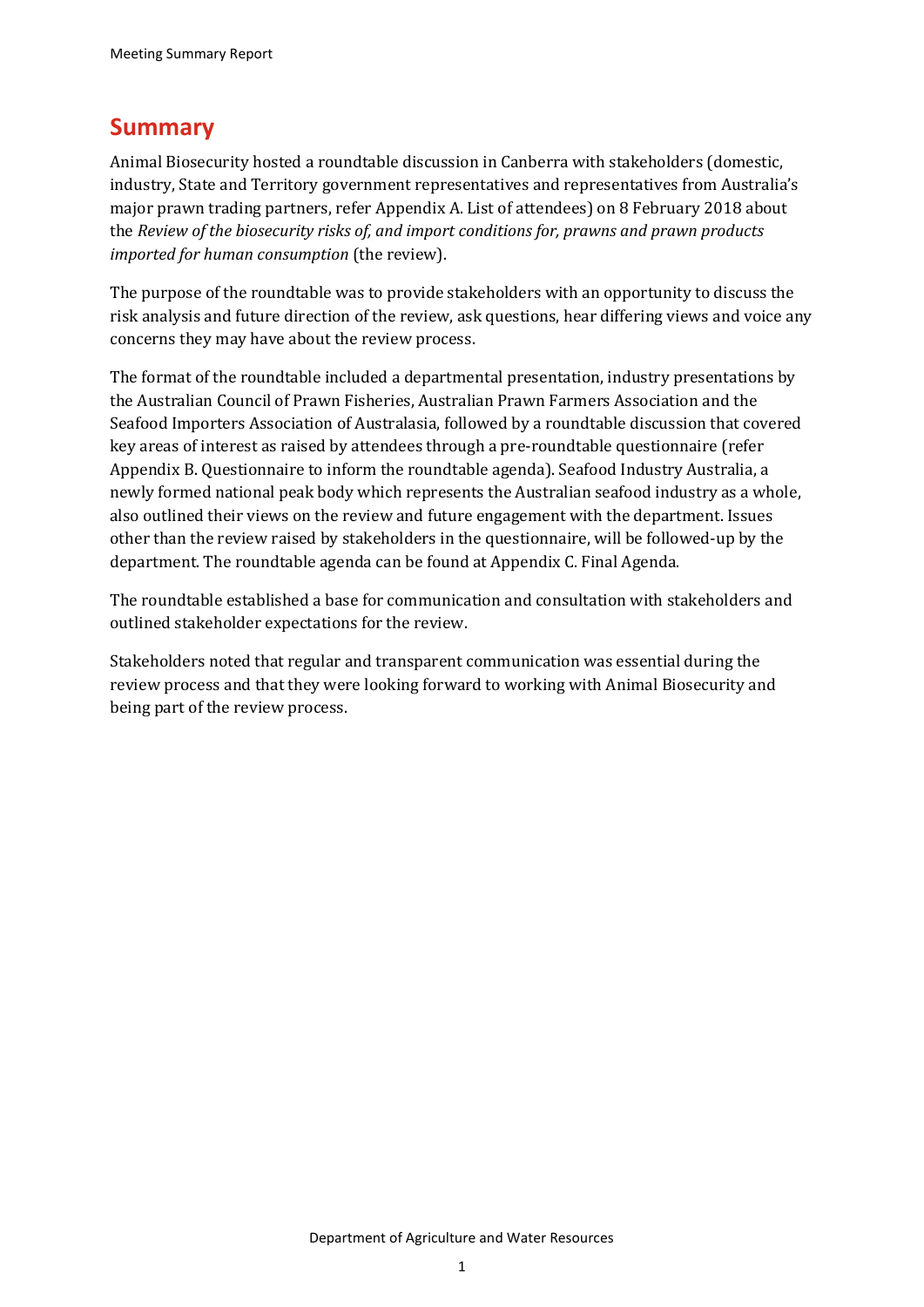### **Opening statement**

The opening statement was made by Mr Tim Chapman, First Assistant Secretary, Biosecurity Animal Division, Department of Agriculture and Water Resources, where he stated that the roundtable discussion on prawns was about the *Review of the biosecurity risks of, and import conditions for, prawns and prawn products imported for human consumption*.

Mr Chapman discussed the purpose of the roundtable which was to gather domestic, government and international stakeholders to discuss the review.

Mr Chapman stated that the roundtable was intended to be a forward-focussed discussion, where the department outlined the process for conducting a risk analysis, including mechanisms for consultation with interested parties, and stakeholders had the opportunity to ask questions and express their views.

Mr Chapman went on to state that the roundtable was the first formal consultation activity for the review and that further formal consultation activities are planned throughout the review process. Mr Chapman also encouraged stakeholders to contact the department whenever they wished to discuss the review outside of a formal consultation process.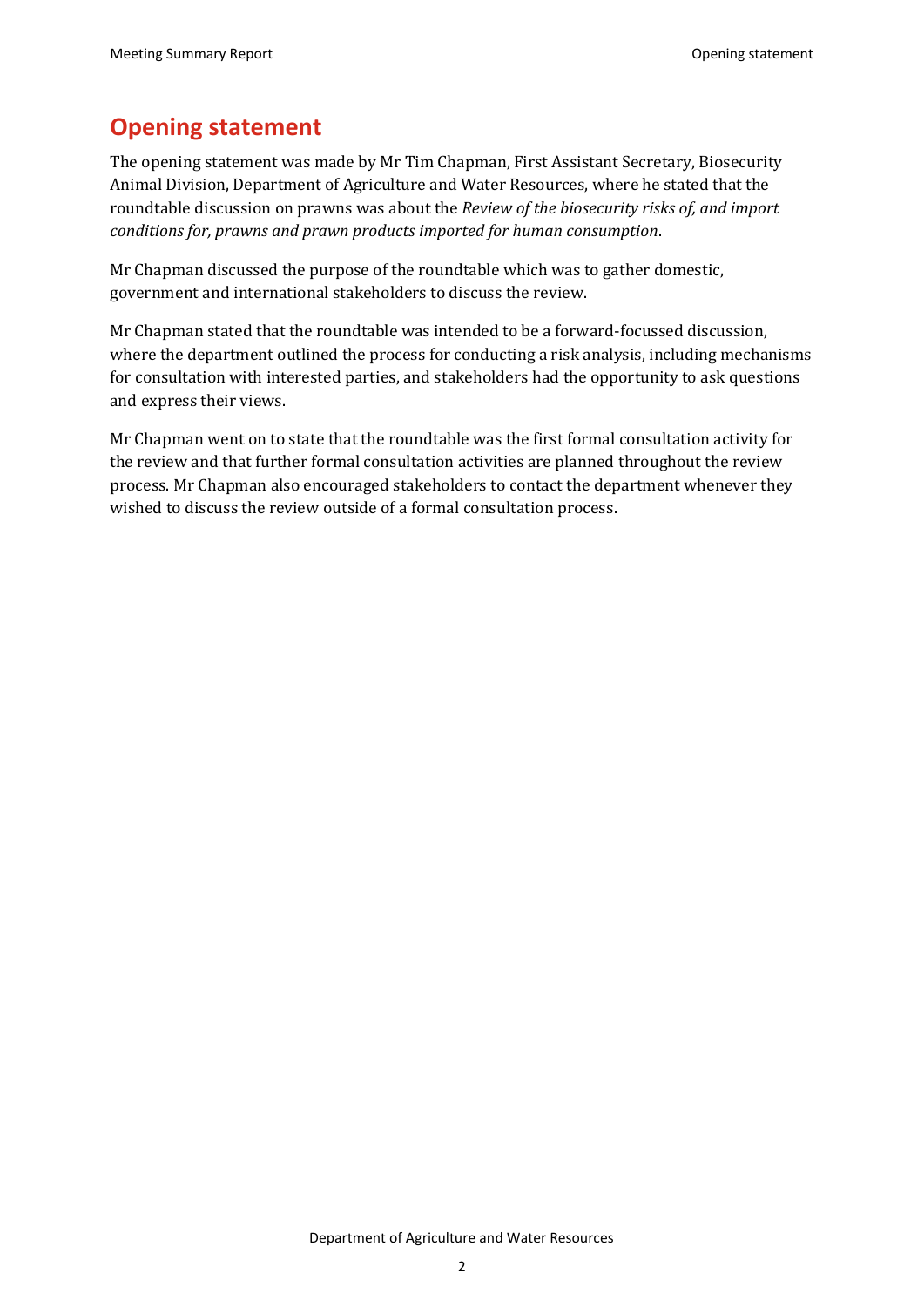## **Roundtable presentations**

The roundtable included a departmental presentation and industry presentations by the Australian Council of Prawn Fisheries (ACPF), Australian Prawn Farmers Association (APFA) and Seafood Importers Association of Australasia (SIAA).

### **1.1 Presentation by the Department of Agriculture and Water Resources**

The presentation by the department provided information about Australia's biosecurity risk management framework, international obligations for establishing risk management measures, the risk analysis process, next steps after the roundtable [\(Appendix D. Next steps\)](#page-16-0) and the consultation activities that are planned during the review [\(Appendix E. Consultation activities\)](#page-17-0). A copy of the department's presentation is available on request through the Prawn Review Liaison Officer who can be contacted via email: [prawnreview@agriculture.gov.au.](mailto:prawnreview@agriculture.gov.au)

### **1.2 Presentations by industry**

Industry presentations provided an overview of each industry and outlined their priorities and expectations regarding the review.

### **1.2.1 Australian Council of Prawn Fisheries**

The presentation by the ACPF provided an outline of the organisation and the wild catch prawn sector. ACPF shared its mission: to support members in the responsible sustainable production of high quality prawns from healthy productive marine ecosystems; to provide safe, high quality prawn products to consumers; and to be a professional, cooperative and profitable industry, respected and valued by the Australian community.

ACPF's presentation provided data on the value (GVP) of Australian wild catch sector, which was \$301.5M/19,751 tonnes and approximately 500 boats during 2016. The presentation also expressed ACPF's goals and strategies: an effective and targeted national promotion of Australian wild catch prawns to consumers through the *Love Australian prawns* campaign, and research & development investment.

ACPF communicated that its expectations of the review are a robust, transparent and inclusive process with clear consultation points and timelines. ACPF also expects a revised biosecurity regime and implementation protocols that are risk-management based, can be properly funded, resourced and enforced, are not prone to loopholes, protect Australia's waterways and fisheries from the risk of exotic diseases, and are responsive to new and emerging risks.

### **1.2.2 Australian Prawn Farmers Association**

The presentation by the APFA first provided an outline of the association and industry they represent, a prawn aquaculture industry of a total \$86.4M/4,682 tonnes during 2015-16 and which provide more than 300 direct jobs (mostly regional). APFA also outlined the 5 year projected growth (based on already approved expansion by government) estimating value at \$500M and providing approximately 1,500 direct regional jobs.

APFA's presentation also provided an overview of the activities carried out by prawn farmers to protect the industry and environment, and included translocation protocols to test wild-caught broodstock, regulation and treatment of prawn feed, and general biosecurity obligations. In addition, after the white spot disease (WSD) outbreak, further on-farm biosecurity measures have been voluntarily implemented.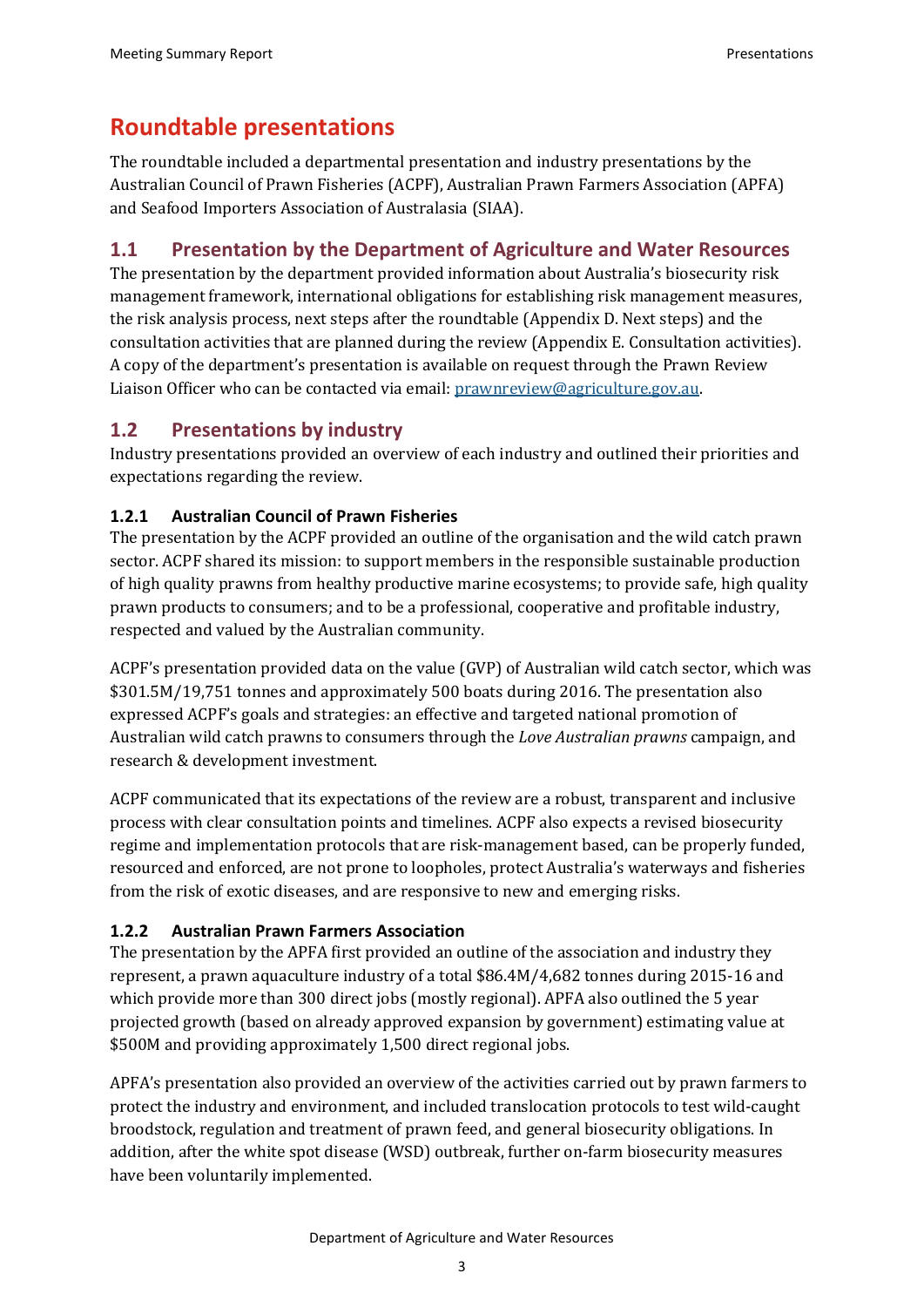During the presentation, APFA expressed their view that infected imported raw prawns entering Australia poses the highest risk and ideally should be cooked. APFA also highlighted the ease by which imported infected prawns are exposed to Australia's waterways. APFA stated that it is important to recognise the emphasis on free trade between countries but that it must be balanced with the appropriate level of protection (ALOP) against disease and antimicrobials for Australia. APFA noted they are not against imported prawns and their aim is to reduce the biosecurity risk posed to the prawn aquaculture industry by working collaboratively with government, relevant departments and other impacted parties such as the wild catch sector and SIAA.

### **1.2.3 Seafood Importers Association of Australasia**

The presentation by the SIAA first provided an outline of the seafood import sector, which supplies 70-80 per cent of Australian seafood consumption and generates about \$5 billion in revenue for Australian businesses. The presentation also outlined SIAA's goals, which included to ensure safe, responsibly sourced and affordable seafood for all Australians, to advance good practices in the import sector, and to secure Australia's long-term trade channels and access to global seafood supply.

SIAA expressed that its expectations of the review are a reasonable balance between border controls and other risk mitigation, addressing all probable pathways, and the most cost-effective import conditions relevant to risk and mitigation potential across the whole biosecurity continuum. SIAA also expects import conditions and inspections that are matched by sufficient departmental resources to meet service delivery standards.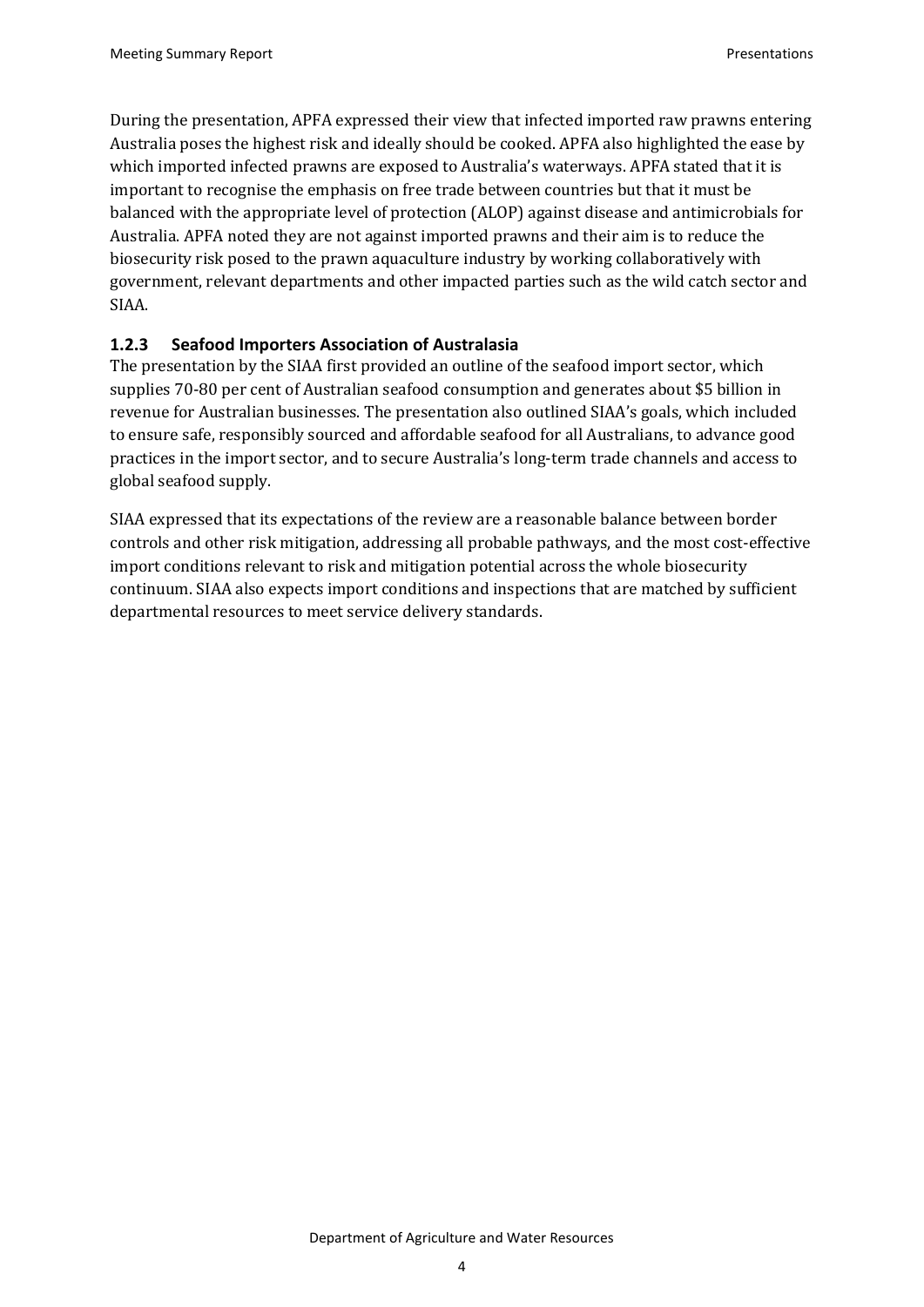## **Facilitated discussion session**

The facilitated discussion session covered key areas of interest which were raised by stakeholders in response to the questionnaire which was sent out before the roundtable. These topics included: international obligations, risk analysis methodology and consultation.

During the facilitated discussion session, stakeholders also had the opportunity to ask questions and discuss issues relating to the review.

The department responded to queries and provided clarification as necessary.

| Questions                                                                                                                                                                                                                                      | <b>Responses</b>                                                                                                                                                                                                                                                                                                                                                                                                                                                                                                                                                                                                                                 |
|------------------------------------------------------------------------------------------------------------------------------------------------------------------------------------------------------------------------------------------------|--------------------------------------------------------------------------------------------------------------------------------------------------------------------------------------------------------------------------------------------------------------------------------------------------------------------------------------------------------------------------------------------------------------------------------------------------------------------------------------------------------------------------------------------------------------------------------------------------------------------------------------------------|
| What are the next steps after<br>the roundtable?                                                                                                                                                                                               | The next step is the release of a Biosecurity Advice (BA) notice requesting<br>submissions on specific issues that stakeholders have with Australia's current<br>prawn import policy. This is a formal consultation with stakeholders.                                                                                                                                                                                                                                                                                                                                                                                                           |
|                                                                                                                                                                                                                                                | Ongoing consultation at other times when stakeholders wish to discuss the<br>review can be done through the prawn review team, which are the first point of<br>contact or the prawn review liaison officer, who can be contacted via email:<br>prawnreview@agriculture.gov.au.                                                                                                                                                                                                                                                                                                                                                                   |
|                                                                                                                                                                                                                                                | The department also has a stakeholder register. Stakeholders who wish to<br>receive notifications and updates regarding the review should register on the<br>department's website.                                                                                                                                                                                                                                                                                                                                                                                                                                                               |
|                                                                                                                                                                                                                                                | Future roundtables will be organised on an as needs basis.                                                                                                                                                                                                                                                                                                                                                                                                                                                                                                                                                                                       |
|                                                                                                                                                                                                                                                | Other formal consultation activities with stakeholders will include the request<br>for stakeholder suggestions for members of the scientific advisory group (SAG)<br>and the requests for stakeholder comment on the draft report.                                                                                                                                                                                                                                                                                                                                                                                                               |
| Can industry request a specific<br>external expert to be consulted<br>(acknowledging they must have<br>experience in a relevant<br>scientific field) during the<br>review process?                                                             | The department will use external resources and experts as necessary to<br>undertake the review. As part of the consultation activities during the review,<br>the department will request stakeholder suggestions for members of the SAG.<br>Experts proposed by industry must be independent. The department cannot<br>guarantee that experts proposed by stakeholders will be included as part of the<br>SAG. During the review process, industry consultants will have an opportunity<br>to express their views through the preparation of science-based submissions<br>which will be considered by the department when conducting the review. |
| How broad will this review be?                                                                                                                                                                                                                 | This is a review of the biosecurity risks of, and import conditions for, prawns<br>and prawn products imported for human consumption.                                                                                                                                                                                                                                                                                                                                                                                                                                                                                                            |
|                                                                                                                                                                                                                                                | Other disease pathways and vectors are out of scope (e.g. ballast water).                                                                                                                                                                                                                                                                                                                                                                                                                                                                                                                                                                        |
|                                                                                                                                                                                                                                                | Other aquatic species that may be affected by pathogens carried by imported<br>prawns are considered during the impact analysis part of the review.                                                                                                                                                                                                                                                                                                                                                                                                                                                                                              |
| What actions are being taken in<br>other sectors of the seafood<br>industry to review biosecurity<br>risk assessments? What action<br>is being taken in relation to<br>pathways that are not fully<br>understood and need to be<br>considered? | If the department becomes aware of potential risks or that the risk changes for<br>a particular commodity, mechanisms are available to prioritise a review,<br>and/or put conditions in place to manage the risk.                                                                                                                                                                                                                                                                                                                                                                                                                                |

A summary of questions and responses is provided below.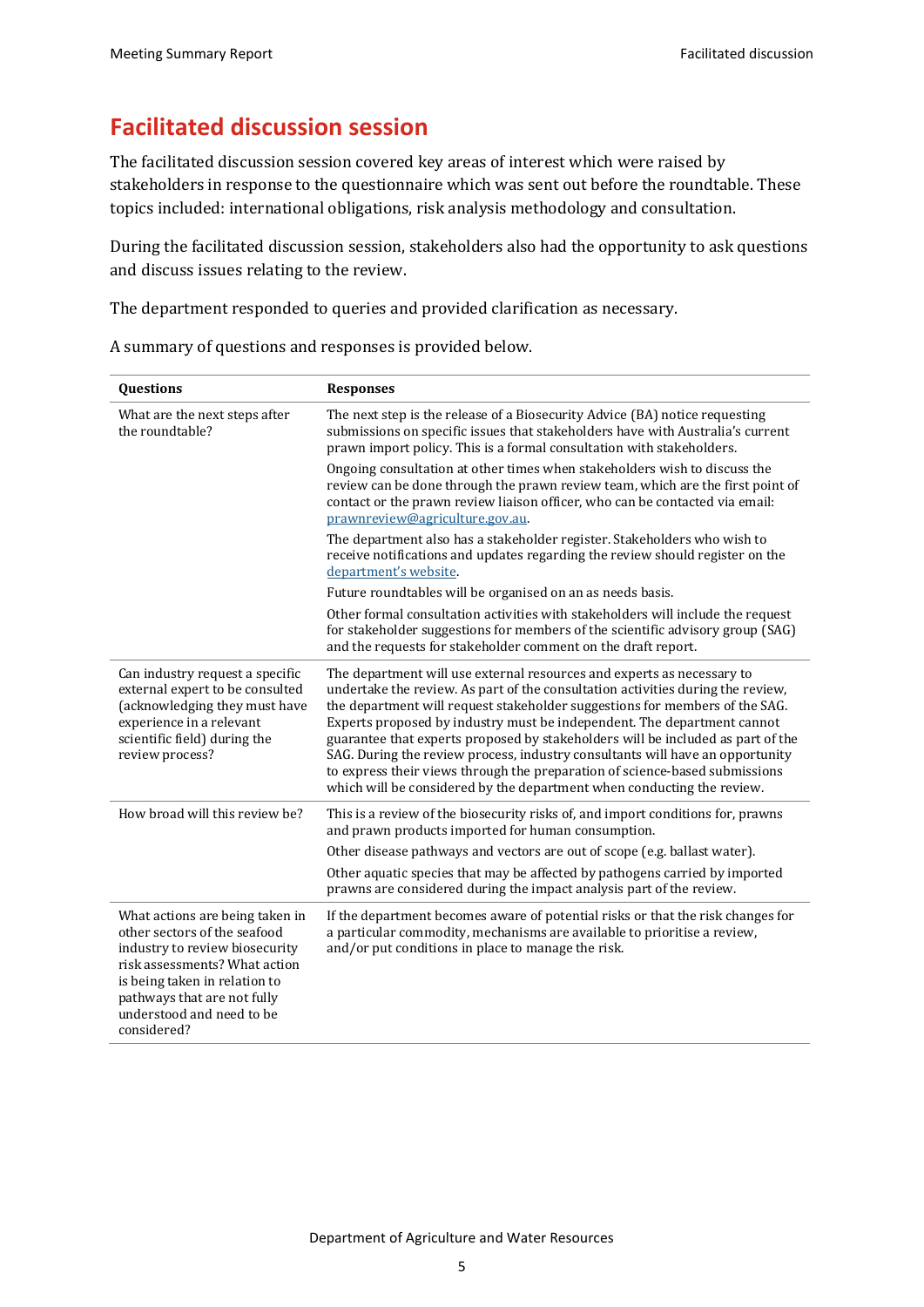| Questions                                                                                                                                                                                  | <b>Responses</b>                                                                                                                                                                                                                                                                                                                                                                                                                                        |
|--------------------------------------------------------------------------------------------------------------------------------------------------------------------------------------------|---------------------------------------------------------------------------------------------------------------------------------------------------------------------------------------------------------------------------------------------------------------------------------------------------------------------------------------------------------------------------------------------------------------------------------------------------------|
| What is the process for the<br>identification of changing risks,<br>and how do you perform<br>ongoing scrutiny without<br>having to perform a major<br>review?                             | Animal Biosecurity has ongoing media and scientific literature feeds about<br>biosecurity issues for all animal species, those feeds are reviewed by technical<br>experts and if an alarm is raised, the department will review the risk and / or<br>take immediate action.                                                                                                                                                                             |
|                                                                                                                                                                                            | Also, under the funding for the biosecurity white paper the department is<br>conducting a review of the import conditions for all animal commodities, which<br>allows the department to identify gaps, as well as streamline and tighten<br>import conditions without having to conduct a formal review process over a<br>number of years.                                                                                                              |
| During the review do you<br>consider the cost associated<br>with the eradication of an exotic<br>disease?                                                                                  | The cost associated with the eradication of an exotic disease is considered in<br>the consequence assessment part of the review.                                                                                                                                                                                                                                                                                                                        |
| What systems are used (and<br>their accuracy) to verify correct<br>labelling and trace-back<br>systems?                                                                                    | Animal Biosecurity is undertaking familiarisation visits to trading partners to<br>discuss pre-border controls and better understand the systems in place to<br>manage biosecurity risks for prawns exported to Australia.                                                                                                                                                                                                                              |
|                                                                                                                                                                                            | One possible outcome of the review is that Animal Biosecurity undertakes<br>verification visits to major trading partners to confirm that the systems in the<br>exporting county meet Australia's requirements, which may include aspects<br>such as in-country controls and oversight of verification of labelling and trace-<br>back mechanisms.                                                                                                      |
|                                                                                                                                                                                            | Also, when import conditions are developed to manage biosecurity risks,<br>Animal Biosecurity works with the operational areas to ensure that risk<br>management measures are operationally viable and practical. Thereby<br>reducing the risk that the measures are not applied as intended and reducing<br>the opportunities for non-compliance and fraudulent activity.                                                                              |
| In relation to pathways across<br>jurisdictions and management<br>measures - How to manage the<br>risk that recreational fishers<br>will fish near inlet channels to<br>aquaculture farms? | There are clear jurisdictional responsibilities regarding managing biosecurity<br>risks post-border. The review may provide recommendations to manage risk<br>post-border which State and Territory jurisdictions will have a chance to<br>comment on as part of the review process.                                                                                                                                                                    |
|                                                                                                                                                                                            | State and Territory representatives added that Qld and NSW have some<br>jurisdiction around fishing in channels near prawn farms.                                                                                                                                                                                                                                                                                                                       |
| During a risk assessment how<br>do you consider unintended<br>end-use of an imported<br>product?                                                                                           | Unintended end-use is considered during the exposure assessment step of the<br>risk assessment; including the key distribution pathways and end-uses of<br>imported prawns are considered. The end-uses considered are not just the<br>intended end-use, but also how susceptible populations may be exposed to the<br>commodity through unintended end-uses.                                                                                           |
|                                                                                                                                                                                            | When unintended end-uses are considered as risks in the risk assessment, risk<br>management measures may be put in place to reduce the risk, such as labelling<br>requirements. For example, labelling of imported prawns "for human<br>consumption only" and "not to be used as bait or feed for aquatic animals" is a<br>risk management measure intended to reduce the likelihood of exposure of<br>susceptible populations to imported prawns.      |
|                                                                                                                                                                                            | Surveys conducted in 2002 and 2007 investigating the use of prawns, intended<br>for human consumption, for bait and burley provided significant data inputs for<br>the exposure assessment component in the Prawn IRA 2009. The use of<br>prawns, intended for human consumption, as bait and burley was identified as<br>a pathway for the potential introduction of pathogens and diseases they may<br>carry into the Australian aquatic environment. |
|                                                                                                                                                                                            | The department is working to design a new bait and burley use survey, and its<br>outputs will provide scientifically robust data in regards to unintended end-<br>use, such as for recreational fishing bait for consideration during the review.                                                                                                                                                                                                       |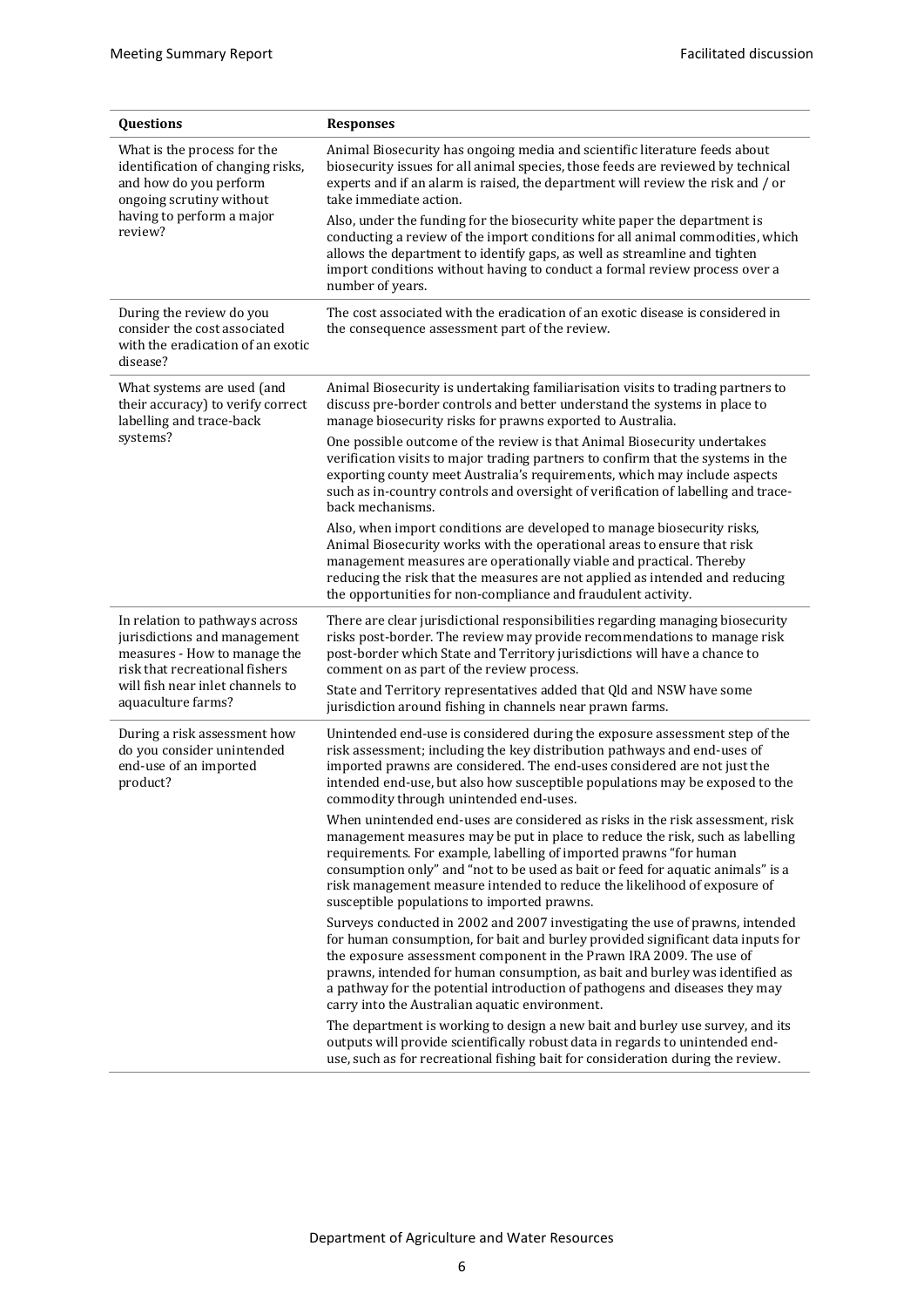| Questions                                                                                                                                                                                                                                                                                         | <b>Responses</b>                                                                                                                                                                                                                                                                                                                                                                                                                                                                                                                                                                                                                                                                                                                                      |
|---------------------------------------------------------------------------------------------------------------------------------------------------------------------------------------------------------------------------------------------------------------------------------------------------|-------------------------------------------------------------------------------------------------------------------------------------------------------------------------------------------------------------------------------------------------------------------------------------------------------------------------------------------------------------------------------------------------------------------------------------------------------------------------------------------------------------------------------------------------------------------------------------------------------------------------------------------------------------------------------------------------------------------------------------------------------|
| How do you get around the<br>current perception of the use of<br>prawns 'for human<br>consumption' as bait for<br>recreational fishing in the new<br>Bait and Burley Use Survey? As<br>many education campaigns to<br>alert fishermen to the risks of<br>such practices had been done<br>recently | Animal Biosecurity is working with relevant experts to design a new bait and<br>burley use survey. This includes the consultants from Kewagama research, who<br>executed the 2002 and 2007 surveys, and the Australian Bureau of Agricultural<br>and Resource Economics (ABARES).                                                                                                                                                                                                                                                                                                                                                                                                                                                                     |
|                                                                                                                                                                                                                                                                                                   | The potential bias in the survey responses as a result of recent education<br>campaigns is an issue that must be carefully considered in the design of the<br>survey.                                                                                                                                                                                                                                                                                                                                                                                                                                                                                                                                                                                 |
| How will the IRA process<br>become more responsive to<br>changing risks?                                                                                                                                                                                                                          | The department applies a process of risk review to the biosecurity risks<br>associated with the importation of a commodity (animal product or live<br>animal) for which current biosecurity measures exist.                                                                                                                                                                                                                                                                                                                                                                                                                                                                                                                                           |
|                                                                                                                                                                                                                                                                                                   | Risk review is recognised as an essential component of the risk analysis<br>process. Each component of the risk analysis process (hazard identification,<br>risk assessment and risk management) is reviewed and communicated under<br>the risk review process.                                                                                                                                                                                                                                                                                                                                                                                                                                                                                       |
|                                                                                                                                                                                                                                                                                                   | If a change in the biosecurity risk is identified based on updated scientific<br>information, risk management measures may be revised accordingly.                                                                                                                                                                                                                                                                                                                                                                                                                                                                                                                                                                                                    |
|                                                                                                                                                                                                                                                                                                   | There are two main types of risk analyses used by the department:                                                                                                                                                                                                                                                                                                                                                                                                                                                                                                                                                                                                                                                                                     |
|                                                                                                                                                                                                                                                                                                   | a biosecurity import risk analysis (BIRA) which is conducted through<br>$\bullet$<br>a regulated process provided for in the Biosecurity Act and the<br><b>Biosecurity Regulation</b>                                                                                                                                                                                                                                                                                                                                                                                                                                                                                                                                                                 |
|                                                                                                                                                                                                                                                                                                   | a non-regulated risk analysis, such as scientific reviews of existing<br>$\bullet$<br>policy and import conditions                                                                                                                                                                                                                                                                                                                                                                                                                                                                                                                                                                                                                                    |
|                                                                                                                                                                                                                                                                                                   | The review will be conducted as a non-regulated risk analysis of existing<br>import conditions and policy and not as a legislated BIRA. This is because<br>relevant risk management measures have already been established for prawns<br>and prawn products. As for a BIRA, the OIE standards for risk analysis are<br>applied including consulting with stakeholders, reviewing hazard identification<br>and consequences. At present the hazard analysis is being conducted.                                                                                                                                                                                                                                                                        |
| Is it possible for stakeholders to<br>have access to the draft for the<br>Hazard identification?                                                                                                                                                                                                  | Yes, once completed, the draft hazard identification table can be made available<br>to stakeholders.                                                                                                                                                                                                                                                                                                                                                                                                                                                                                                                                                                                                                                                  |
| When reviewing the IRA, how<br>do you deal with absence of<br>information in relation to<br>susceptible endemic<br>crustaceans and native-<br>populations?                                                                                                                                        | Animal Biosecurity will take into account current scientific information when<br>completing the review. During the consultation process, stakeholders and<br>scientists can let us know about new information. New scientific information<br>can be provided to the department at any time, including after a risk analysis<br>has been completed. Animal Biosecurity is open to receiving new scientific<br>information. With respect to emerging diseases, under the WTO SPS agreement,<br>Australia can only regulate pathogenic agents that could potentially produce<br>adverse consequences and are not present in Australia, or if present, are<br>associated with a notifiable disease, or are subject to control or eradication<br>measures. |
| How do you incorporate new<br>and emerging diseases in the<br>review process?                                                                                                                                                                                                                     | The review will assess known pathogens of biosecurity concern that may be<br>associated with imported prawns. The incorporation of new and emerging<br>diseases depends on the extent of knowledge and impact.                                                                                                                                                                                                                                                                                                                                                                                                                                                                                                                                        |
|                                                                                                                                                                                                                                                                                                   | The department can commission research projects when required to fill critical<br>information gaps.                                                                                                                                                                                                                                                                                                                                                                                                                                                                                                                                                                                                                                                   |
|                                                                                                                                                                                                                                                                                                   | We have commissioned research in the past i.e. during the development of the<br>Prawn IRA, the University of Arizona was commissioned to undertake research<br>into the susceptibility of Australian species of prawns to Taura syndrome virus<br>(TSV).                                                                                                                                                                                                                                                                                                                                                                                                                                                                                              |
|                                                                                                                                                                                                                                                                                                   | These types of issues regarding unknowns can have significant impacts on the<br>time-frames for completing risk analyses.                                                                                                                                                                                                                                                                                                                                                                                                                                                                                                                                                                                                                             |
|                                                                                                                                                                                                                                                                                                   | The department also monitors international disease alerts and reports to keep<br>up-to-date with emerging disease risks.                                                                                                                                                                                                                                                                                                                                                                                                                                                                                                                                                                                                                              |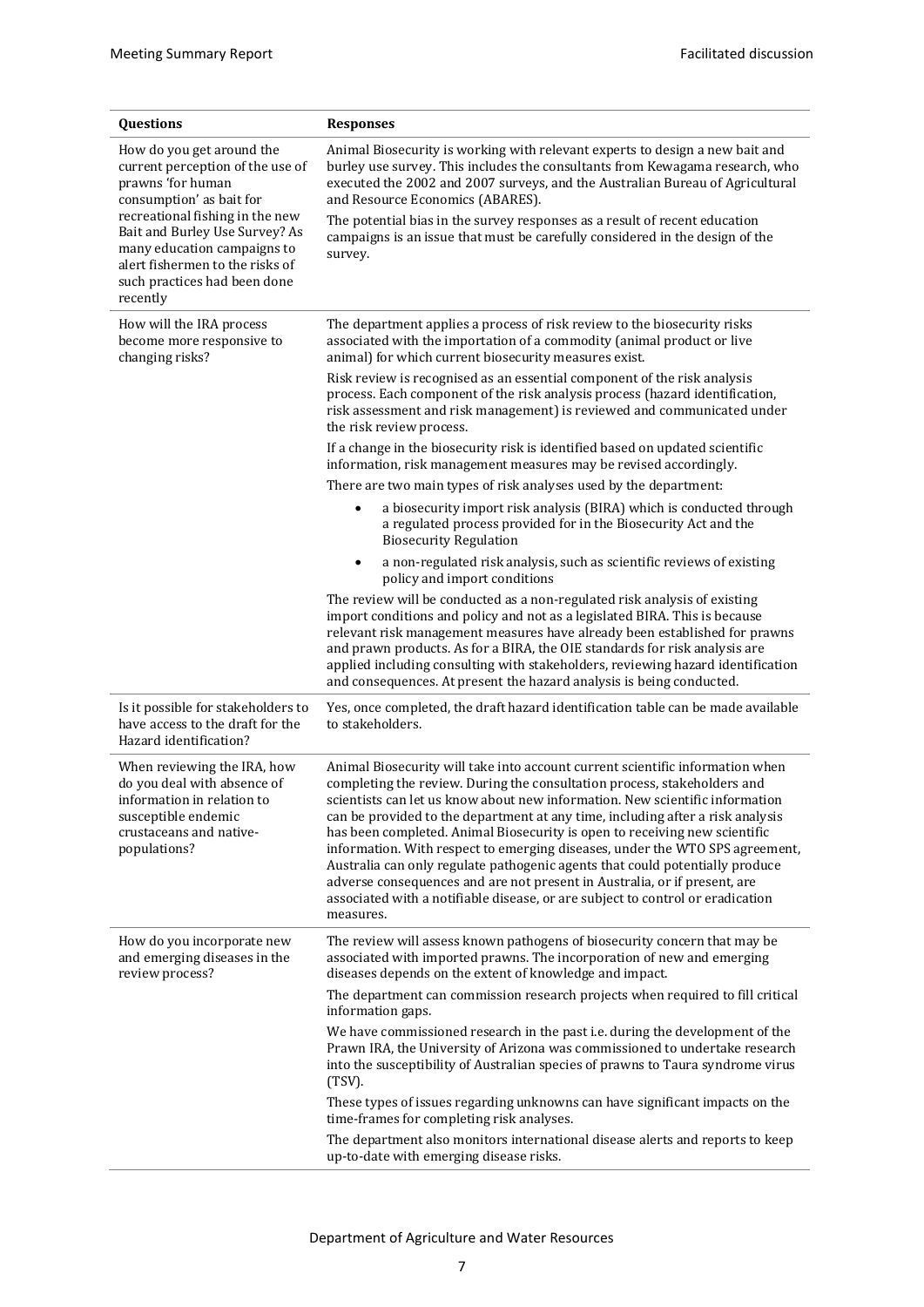l

| <b>Ouestions</b>                                                                     | <b>Responses</b>                                                                                                                                                                                                                                                                                                                                                                          |
|--------------------------------------------------------------------------------------|-------------------------------------------------------------------------------------------------------------------------------------------------------------------------------------------------------------------------------------------------------------------------------------------------------------------------------------------------------------------------------------------|
| Next steps for the review team<br>immediately following the<br>roundtable discussion | Animal Biosecurity will release a BA requesting science-based submissions on<br>specific issues that stakeholders have with Australia's current prawn import<br>policy. Animal Biosecurity indicated that the intended release date for the BA<br>will be within the next 3 to 6 months <sup>1</sup> . There will be a period of at least 60<br>calendar days for submissions to be made. |

 $1$  Following feedback from stakeholders the department now intends to release the Biosecurity Advice in late-March 2018.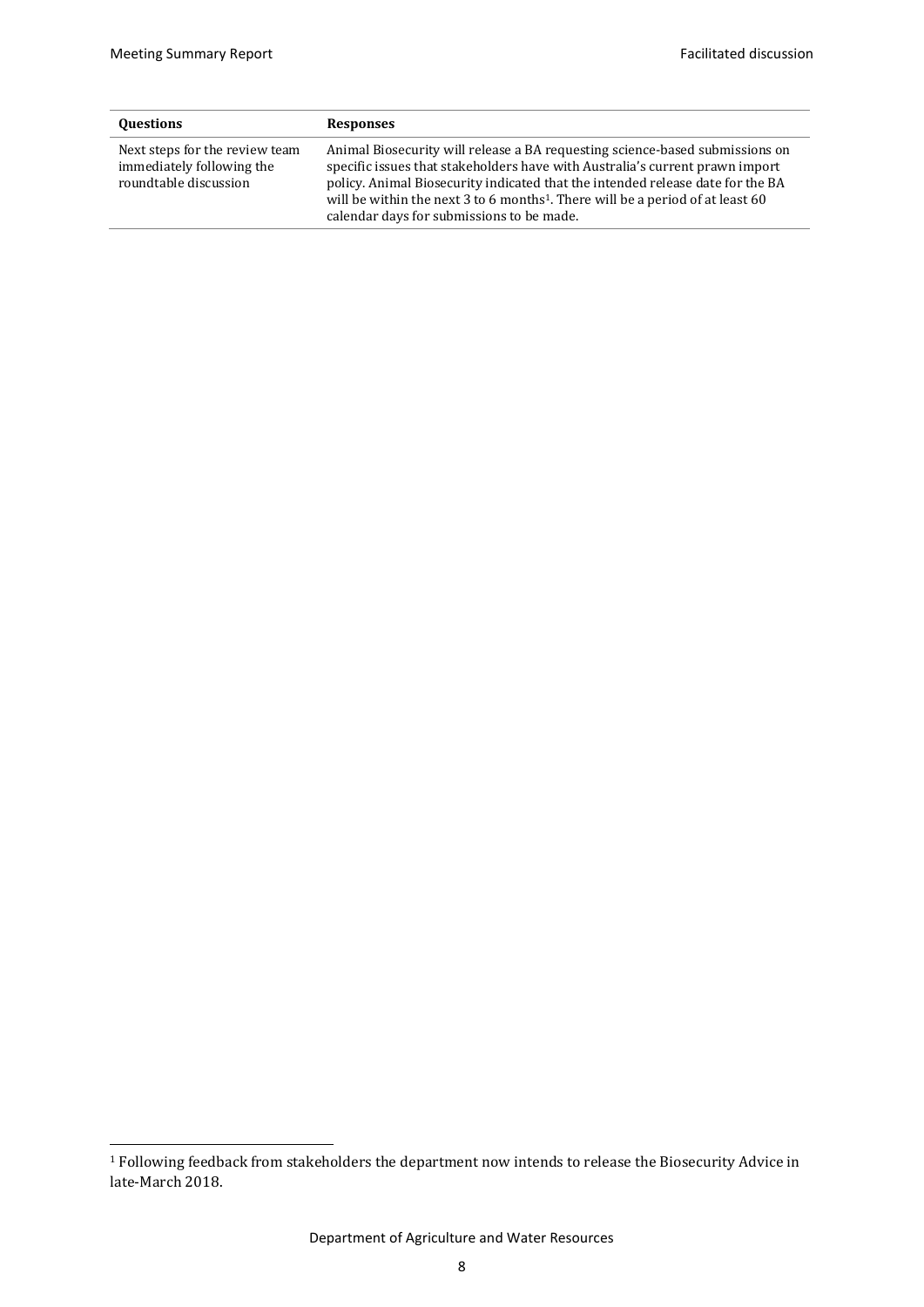## <span id="page-12-0"></span>**Appendix A. List of attendees**

A total of 43 people attended the roundtable, attendees included domestic industry stakeholders (10), State and Territory government representatives (9) and representatives from our major trading partners Embassies in Canberra (8).

| Amber Parr               | Facilitator                                                               |
|--------------------------|---------------------------------------------------------------------------|
| Tim Chapman              | DAWR - Biosecurity Animal Division                                        |
| Carol Sheridan           | DAWR - Biosecurity Animal Division                                        |
| Jackie South             | DAWR - Biosecurity Animal Division                                        |
| Peter Stoutjesdijk       | DAWR - Biosecurity Animal Division                                        |
| Chris Starkey            | DAWR - Biosecurity Animal Division                                        |
| <b>Scott Turner</b>      | DAWR - Biosecurity Animal Division                                        |
| <b>Steve Malone</b>      | DAWR - Biosecurity Animal Division                                        |
| <b>Kally Gross</b>       | DAWR - Biosecurity Animal Division                                        |
| Alex Brazenor            | DAWR - Biosecurity Animal Division                                        |
| Yvonne Gonzalez-Cendales | DAWR - Biosecurity Animal Division                                        |
| Sally Grimes             | DAWR - Trade and Market Access Division                                   |
| Leah Cuttriss            | DAWR - Trade and Market Access Division                                   |
| Alice Slevison           | DAWR - Trade and Market Access Division                                   |
| Matt Koval               | DAWR - Biosecurity Policy Division                                        |
| Naveen Bhatia            | Office of Inspector-General of Biosecurity                                |
| Wayne Hutchinson         | Fisheries Research and Development Corporation                            |
| Silke Speier             | Department of Foreign Affairs and Trade                                   |
| Daniel Sim               | Department of Foreign Affairs and Trade                                   |
| Matt West                | <b>Australian Prawn Farmers Association</b>                               |
| Kim Hooper               | <b>Australian Prawn Farmers Association</b>                               |
| Aaron Irving             | National Aquaculture Council                                              |
| Jane Lovell              | Seafood Industry Australia                                                |
| Annie Jarrett            | <b>Australian Council of Prawn Fisheries</b>                              |
| Rachel King              | Australian Council of Prawn Fisheries                                     |
| Norman Grant             | Seafood Importers Association of Australasia                              |
| Mark Boulter             | Seafood Importers Association of Australasia                              |
| Marcel Jadouin           | Food and Beverage Importers Association                                   |
| Karen Dowd               | Department Primary Industries and Regional Development, Western Australia |
| Juliet Corish            | Department of Primary Industries, New South Wales                         |
| Michelle Rodan           | Department of Primary Industry and Resources, Northern Territory          |
| Allison Crook            | <b>Biosecurity Queensland</b>                                             |
| Pat Bell                 | <b>Biosecurity Queensland</b>                                             |
| <b>Shane Roberts</b>     | Department of Primary Industries and Regions South Australia              |
| Viet Doan                | Viet Nam Trade Office in Australia                                        |
| Mutia Azura Mohamed      | Consulate of Malaysia                                                     |
| Ahmad Suafiq Nazmi       | Consulate of Malaysia                                                     |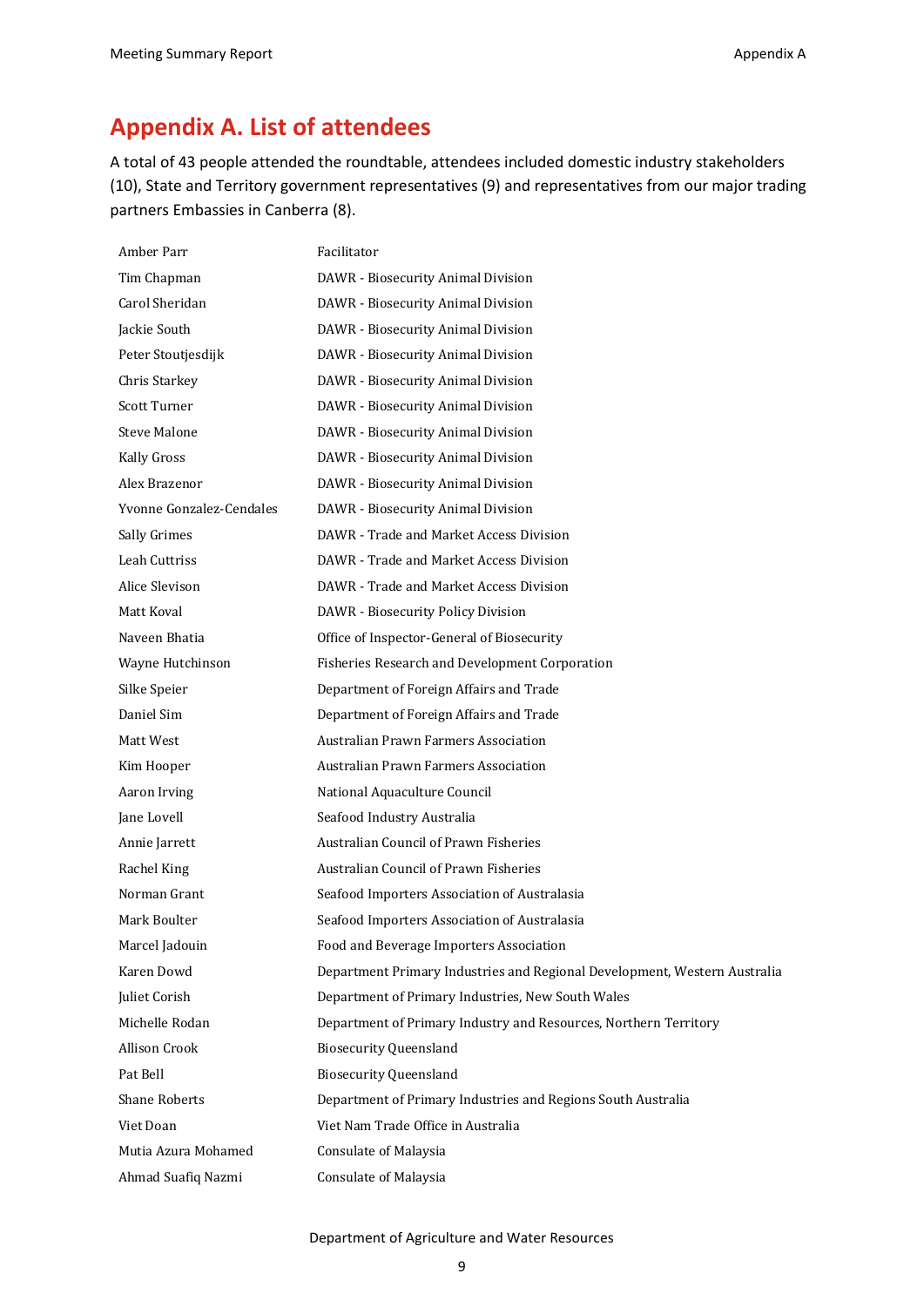| Krissana Sukhumparnich    | Royal Thai Embassy         |
|---------------------------|----------------------------|
| Kanokthip Wacharalekagool | Royal Thai Embassy         |
| Farida Yasmeen            | Bangladesh High Commission |
| Md. Sayfullah             | Bangladesh High Commission |
| Rupjyoti Brahma Karjee    | High Commission of India   |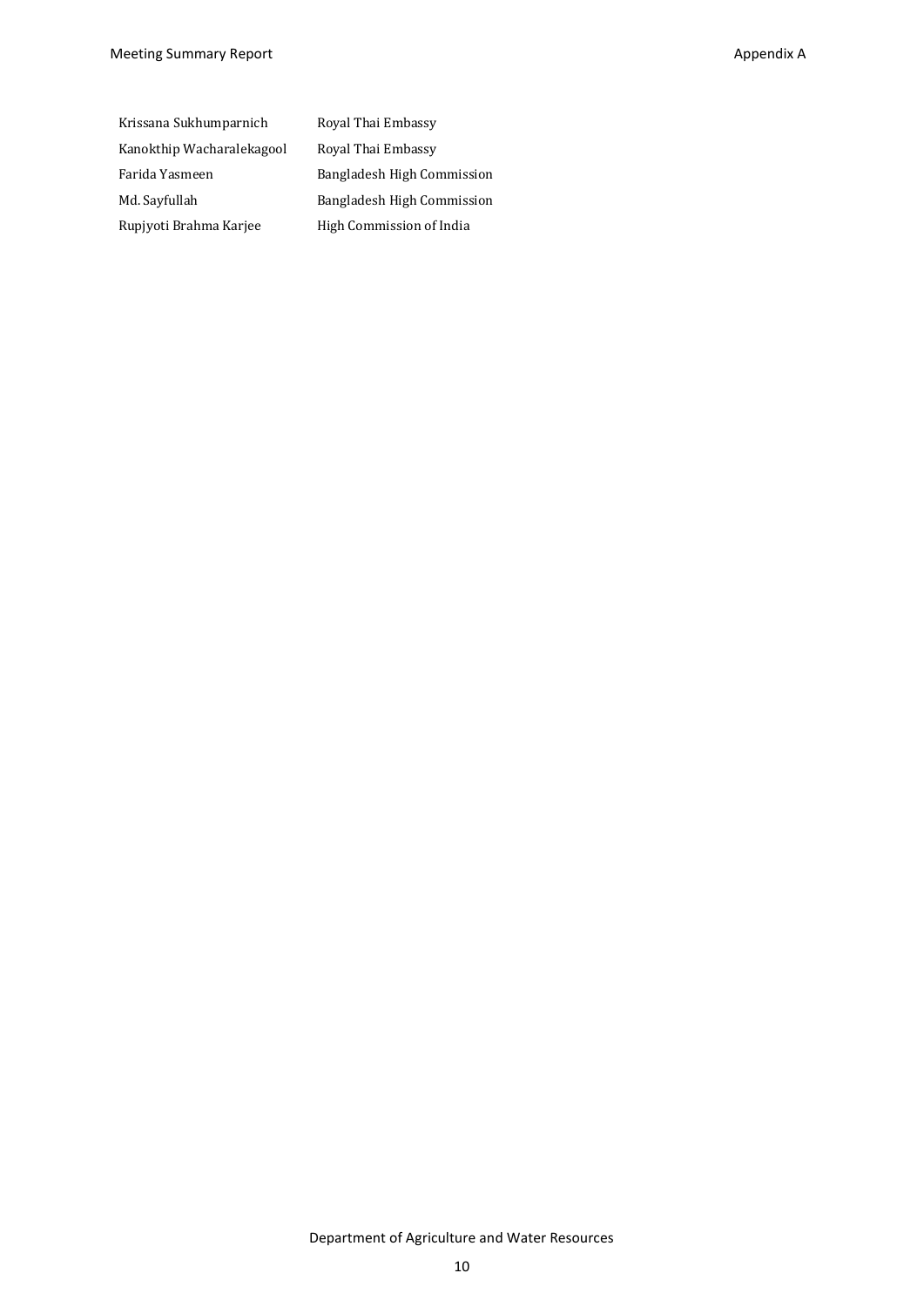## <span id="page-14-0"></span>**Appendix B. Questionnaire to inform the roundtable agenda**

**Scope:** the roundtable is an opportunity to discuss the risk analysis and future directions of the review. It is also an opportunity for stakeholders to ask questions, hear differing stakeholder views and voice any concerns they may have about the review.

**1. Do you have any questions about the process the department uses to conduct reviews of biosecurity policy that you would like to discuss at the roundtable?**

- **2. Please outline any key talking points/areas of interest you would like to see discussed at the roundtable.**
- **a)**

**b)**

**c)**

**d)**

**e)**

Department of Agriculture and Water Resources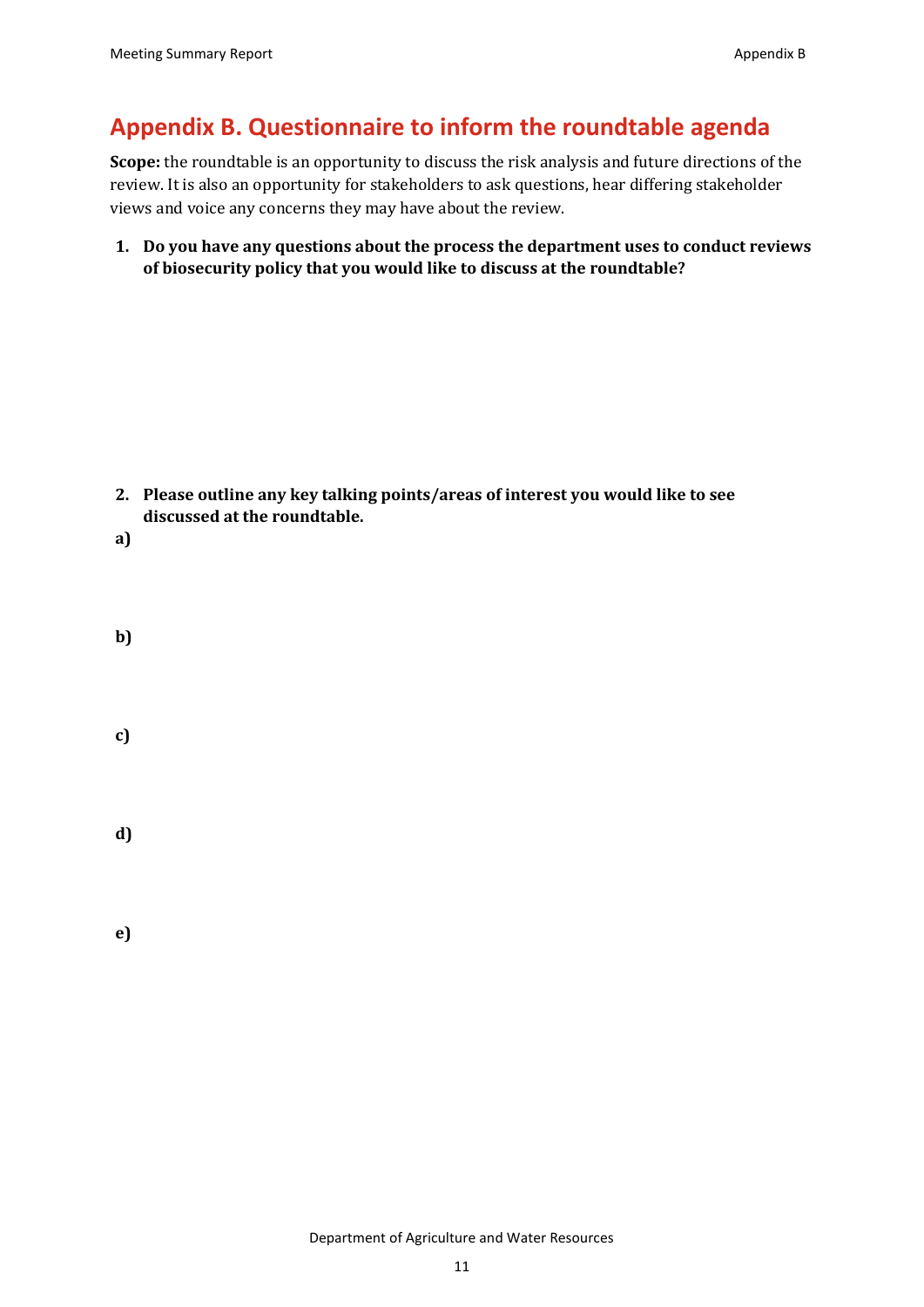## <span id="page-15-0"></span>**Appendix C. Final Agenda**

#### **Review of the biosecurity risks of, and import conditions for, prawns and prawn products imported for human consumption**

#### **Roundtable discussion**

Department of Agriculture and Water Resources, Canberra, ACT

8 February 2018, 10 am–3 pm

- **10.00 am** Arrival, registration and morning tea
- **10.30 am** Welcome and house-keeping
- **10.40 am** Opening statement
- **10.50 am** Introduction of attendees
- **11.00 am** Department presentation and discussion
- **11.45 am** Industry presentations
	- Australian Council of Prawn Fisheries
	- Australian Prawn Farmers Association
	- Seafood Importers Association of Australasia
- **12.30 pm** Lunch
- **1.15 pm** Facilitated discussion session
	- International obligations
	- Risk analysis methodology
	- Consultation
- **2.50 pm** Wrap-up
- **3.00 pm** Close and afternoon tea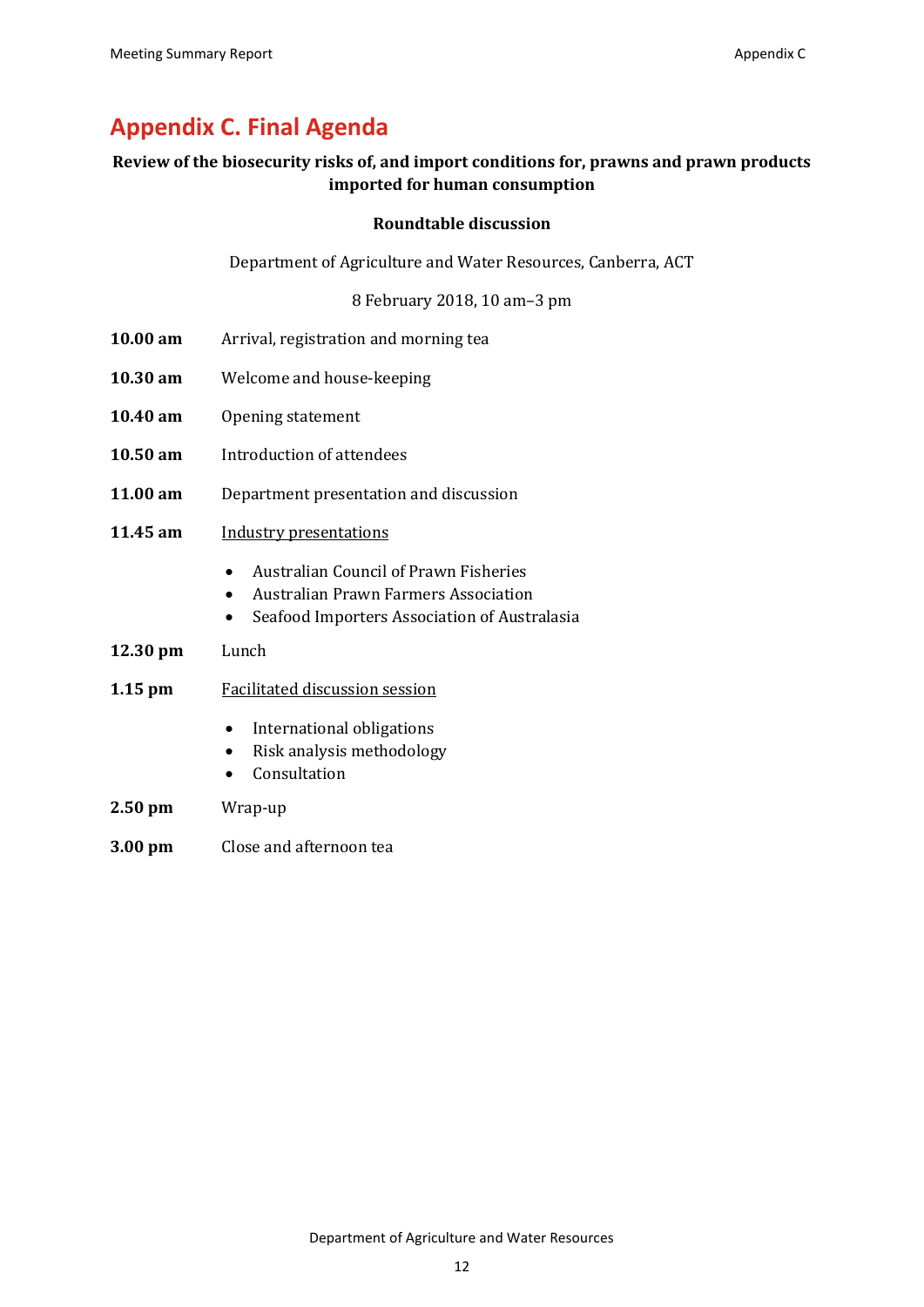## <span id="page-16-0"></span>**Appendix D. Next steps**

Next steps after the roundtable:

- The department will release Biosecurity Advice requesting submissions on specific issues that stakeholders have with Australia's current prawn import policy:
	- Submissions should include a scientific basis for any proposed changes to Australia's prawn import policy.
	- There will be a period of at least 60 calendar days for submissions to be made.
	- All science-based submissions will be considered when preparing the draft report.
	- $-I$  It is intended that this notice will be released on 26 March 2018.
- The department is working to design a bait and burley use survey with relevant experts, including the consultants who executed the 2002 and 2007 surveys and ABARES.
	- Since the 2002 and 2007 surveys were conducted it is likely that there have been changes in a number of factors that may affect the use of imported prawns as bait/burley, including changes in prices of local bait versus imported seafood, educational programs regarding bait use, fishing habits and advances in technologies.
	- Results from this survey will form an integral part for the assessment of exposure pathways during the review.
	- Results from the survey will also provide scientifically robust data for verification of certain risk management measures such as cooking and highly processing products.
		- $\circ$  These risk management measures were previously considered to significantly reduce the likelihood of imported prawns being diverted to use as bait, as crustacean broodstock feed, or being further processed in Australia.